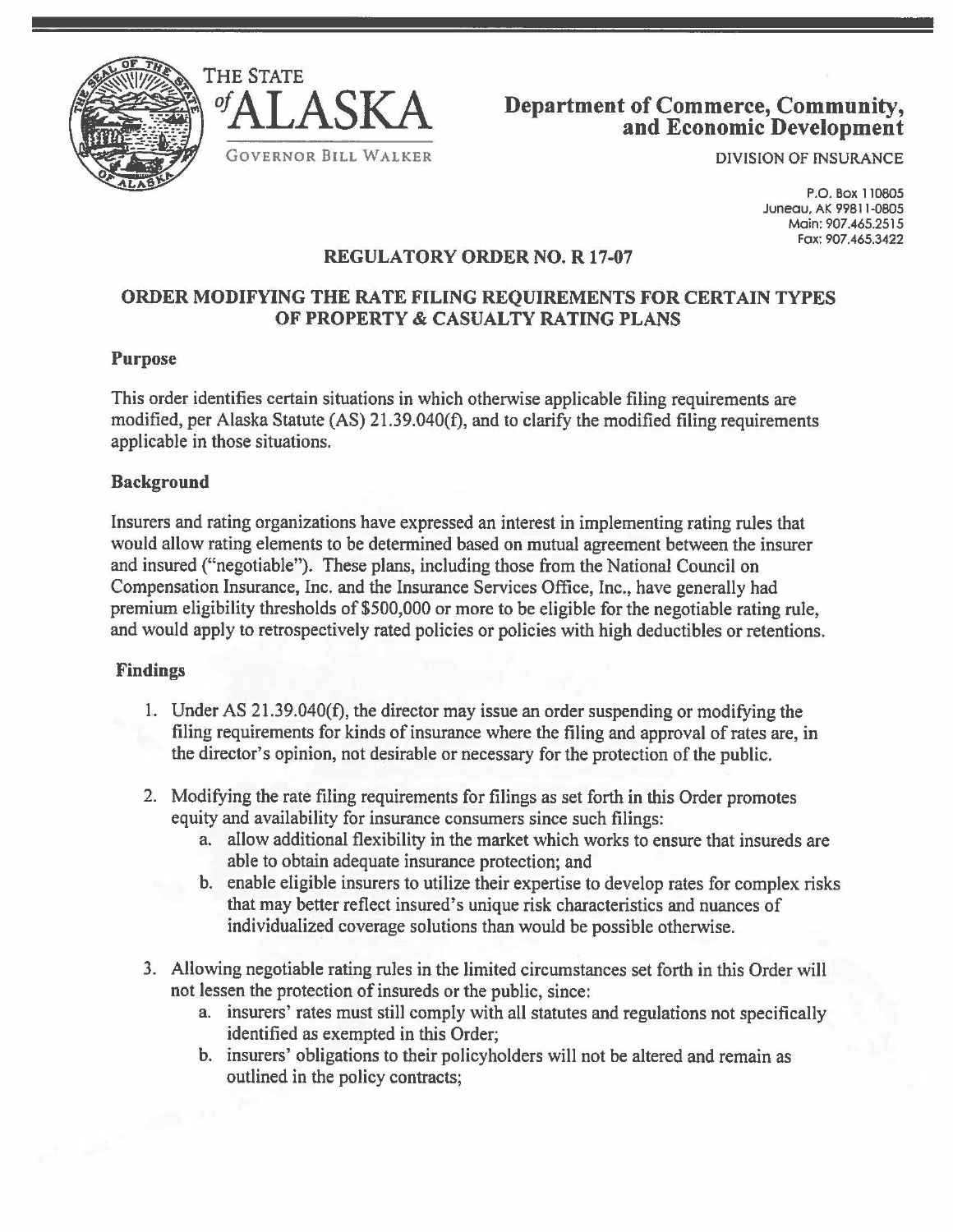- c. the availability of Alaska Insurance Guaranty Association protections will not be altered;
- d. the premium eligibility criteria ensure that eligible insureds are large and sophisticated with highly qualified staff who are fully capable to watch out for the insured's interests;
- e. the limited application to retrospective rating plans, high deductible or loss reimbursement rating plans, and excess rating plans ensures that eligible arrangements are limited to those where the portion of the policyholder's overall risk that is covered by the subject policy is relatively small. Accordingly, the negotiable premiums represent a small part of the overall expected costs of the risk.
- f. ratemaking and statistical data will be unaffected as insurers must still comply with statistical reporting requirements of AS 21.39.130; and
- g. the division maintains oversight of insurers' use of negotiable rating via requirements related to filings and data collection and availability.

# **Order**

Consistent with the foregoing, the director orders:

- A. A retrospective rating plan, deductible or loss reimbursement rating plan, or excess rating plan may contain a provision that allows premiums or individual premium components to be set based on negotiation between the insured and the insurer, subject to the following:
	- 1. for a deductible, loss reimbursement, or excess plan, the per occurrence or per claim deductible, self-insured retention, or loss reimbursement limit must be at least \$100,000. If the applicable coverage is instead written over an aggregate deductible, self-insured retention, or loss reimbursement limit, the aggregate must be at least an amount that results in an equivalent proportion of expected risk transfer as a \$100,000 per occurrence or per claim deductible, self-insured retention, or loss reimbursement limit, and the filing must demonstrate the equivalence;
	- 2. eligibility for the plan must require that a policyholder generate premium, calculated based on applicable manual rates or rating systems<sup>1</sup>, of at least the greater of \$500,000 or the eligibility threshold approved by the division for any applicable Rating Organization for that line of business; and
	- 3. the insurers' obligations to their policyholders shall not be altered solely due to utilizing the negotiable rating provisions.
- B. Insurers, or a rating organization on behalf of its member/subscriber insurers, shall file a manual page containing a rule, consistent with the requirements in paragraph A above, prior to an insurer issuing policies using the negotiable rating flexibility. However, nothing in this order requires an insurer to offer a negotiable rating option to its policyholders.

<sup>&</sup>lt;sup>1</sup> If the insurer does not have an approved rating plan from which to calculate the policyholder's premium, premium should be calculated using the approved rating plan for the applicable Rating Organization for that line of business. If there is no approved Rating Organization rating plan that contemplates similar coverage, the insurer may use their best judgment to calculate a premium based on expected losses and expenses that would be incurred if coverage were provided by a guaranteed cost policy without a deductible.